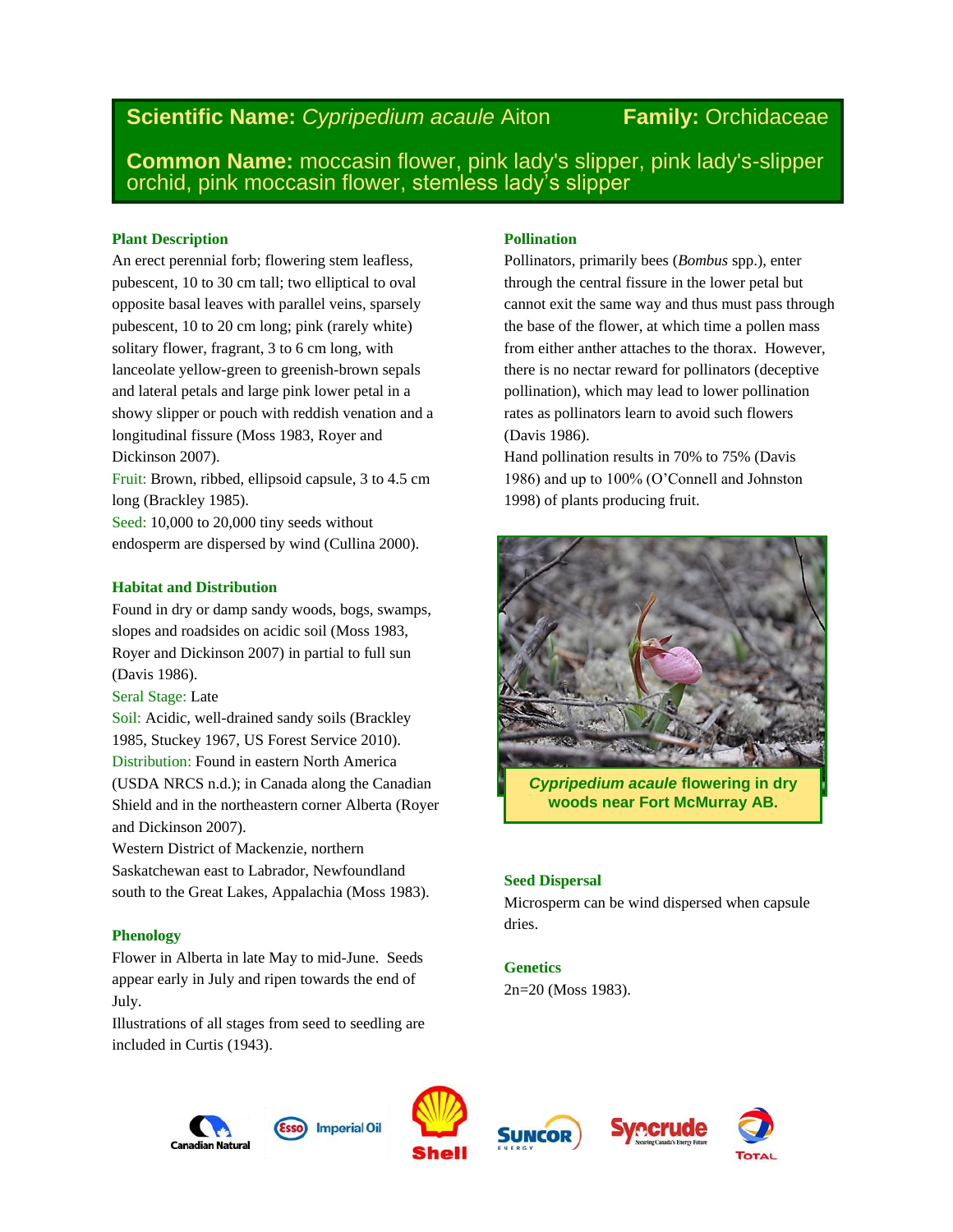## **Symbiosis**

For natural regeneration, *Rhizoctonia* spp. mycorrhizae are essential for germination because the fungus breaks open the seed and provide nutrients to the protocorm as it matures over several years (Durkee 2000, US Forest Service 2010).



## **Seed Processing**

Collection: Seeds collected 60 days after pollination had 79% germination rate after four to five months (St-Arnaud et al. 1992).

Seed Weight: 0.0030 g/1,000 seeds (Royal Botanic Gardens Kew 2008).

Average Seed/Fruit: May range from 14,000 to 54,000 seeds per capsule (Davis 1986).

Harvest Dates: Leroux et al. (1997) collected in August. Capsules may be collected in late July in northeastern Alberta.

Cleaning: Leroux et al. (1997) rinsed the capsules in running water and lightly brushed them. The capsules were then washed in 70% ethanol for 1 minute, sterilized in 0.6 sodium hypochlorite solution for 40 minutes and rinsed three times with sterile water.

Storage Behaviour: Likely orthodox (Hong et al. 1998).

Storage: Seed survive dry freezing in vacuum; also stored over calcium chloride at 8°C (Hong et al. 1998).

Longevity: Loss in viability recorded after 4 years over calcium chloride (Hong et al. 1998).

## **Propagation**

Natural Regeneration: Mostly by seed but vegetative propagation is possible. *C. acaule* has a long, complex lifecycle, including a below-ground stage called a protocorm, and may take 8 to 10 years for the first flowering (Curtis 1943). From seed to mature plant can take several years, and these plants may live for up to 20 years (US Forest Service 2010).

*C. acaule* may be sensitive to disturbance such as clear-cutting, at least in the short-term (Roberts and Zhu 2002) and may respond morphologically (e.g., lower leaf length and number of inflorescences) to increased foot traffic (Bratton 1985). They may benefit from fire (Stuckey 1967). Germination: Germination requires *Rhizoctonia* spp. to break open the seed (US Forest Service 2010), although Durkee (2000) maintains that *C. acaule* can be grown in plastic containers in very acidic and nutrient poor soils.

Germination potential may be dependent on the physiological age of the seed, and planting immature seed may bypass dormancy of mature seed (St-Arnaud et al. 1992): best time to collect seed is 60 days after pollination (Rännbäck 2007). Best germination temperature is <20°C (Rännbäck 2007).

Pre-treatment: *Cypripedium* spp. need a cold stratification to germinate (Rännbäck 2007, Smreciu and Currah 1989). Application of exogenous cytokinin can reduce the length of cold stratification; possibly eliminate the need for it completely (Rännbäck, 2007).

Scarification and sterilization *in vitro* by using hypochlorites, helps to break dormancy by breaking water repellent testa on orchid seeds (Rännbäck 2007). Ca(OCl<sub>2</sub>) is preferred over  $Na(OCl<sub>2</sub>)$ , they





**Imperial Oil** 





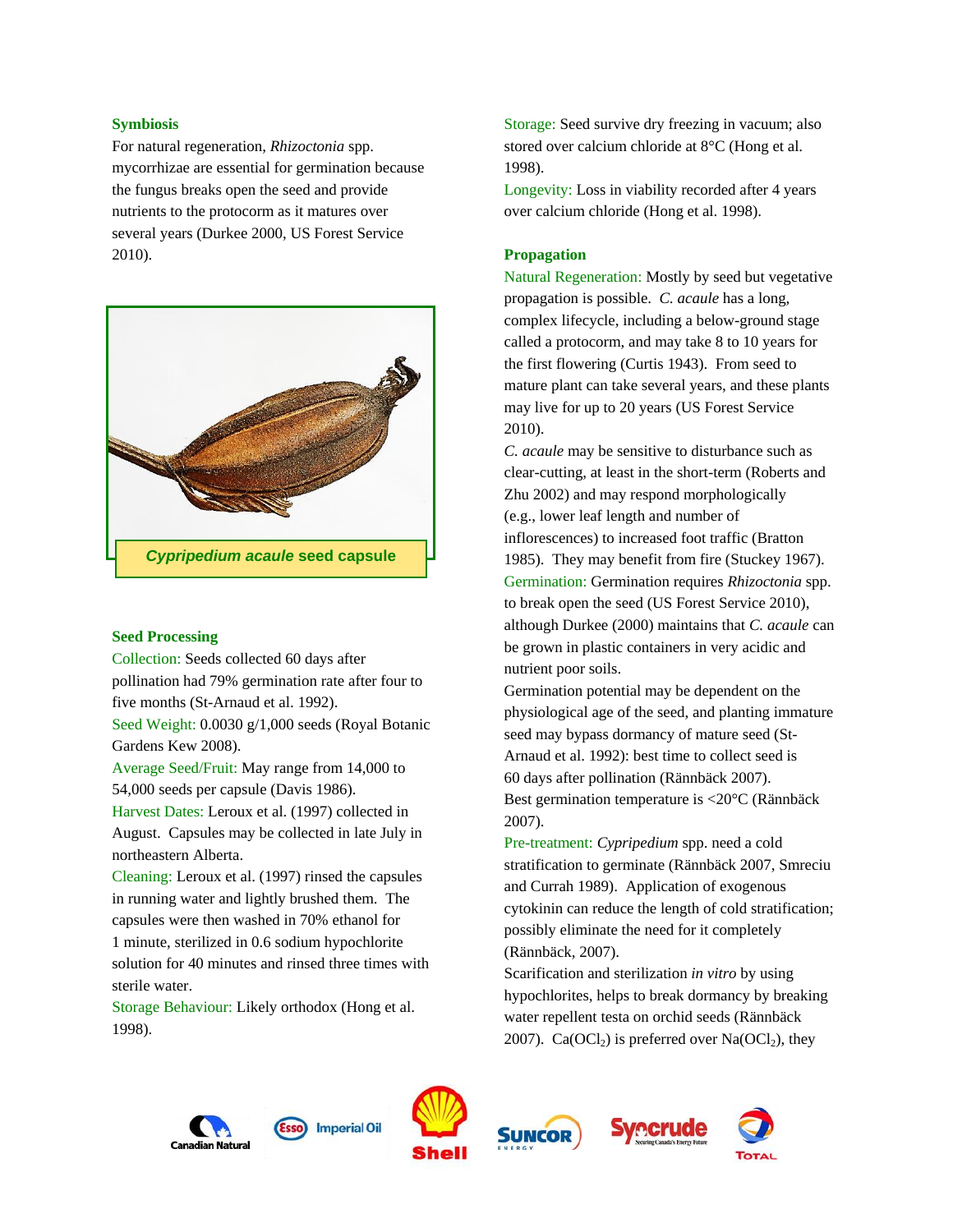both can be applied from 0.2% to 5% concentrations (Rännbäck 2007). Direct Seeding: No literature found. Planting Density: No literature found. Seed Rate: No literature found. Vegetative Propagation: Do not survive transplanting (MacKinnon et al. 2009). Micro-propagation: Protocols exist for propagation of other *Cypripedium* species.

## **Aboriginal/Food Uses**

Medicinal: Used by the Algonquin, Iroquois, Mi'kmaq and Cree as a decoction for pains over the skin and as a poultice on bites from rabid dogs. *Cypripedium* species are known for their sedative, antispasmodic and tonic properties due to a compound called cypripedin in the rhizomes, which can be used to treat menstrual disorders, headaches and insomnia. It was also used to promote sleep and to relieve restlessness, hysteria and epilepsy (MacKinnon et al. 2009).

Other: Has promise as an herbal medicine as well as an ornamental flower, but it is not easily cultivated commercially nor does survive harvest from the wild (Marles et al. 2000).

## **Wildlife/Forage Usage**

Wildlife: Likely eaten by rabbits and deer (Stuckey 1967). Livestock: Unknown. Grazing Response: Possible decreaser.

#### **Reclamation Potential**

Notoriously difficult to cultivate or transplant; however, *C. acaule* does well in acidic nutrient poor soils (Durkee 2000).

#### **Commercial Resources**

Availability: Not available for commercial usage (Marles et al. 2000). Cultivars: No literature found. Uses: No literature found.

### **Notes**

Synonyms include *Fissipes acaulis* (Aiton) Small, which is not valid (ITIS n.d.), and a variation, *C. acaule var. alba* (may not be valid), has a white lower petal.

## **Photo Credits**

Photo 1: Wild Rose Consulting, Inc. 2011. Photo 2: Will Milne - Native Orchid Conservation Inc. 2011.

### **References**

Brackley, F.E., 1985. The Orchids of New Hampshire. Rhodora 87: 1-117.

Bratton, S.P., 1985. Effects of disturbance by visitors on two woodland orchid species in Great Smoky Mountains National Park, USA. Biological Conservation 31: 211-227.

Cullina, W., 2000. Wildflowers: A Guide to Growing and Propagating Native Flowers of North America. The New England Wild Flower Society. Houghton Mifflin Company, New York, New York. 314 pp.

Curtis, J.T., 1943. Germination and seedling development in five species of *Cypripedium* L. American Journal of Botany 30(3): 199-206.

Davis, R.W., 1986. The pollination biology of *Cypripedium acaule* (Orchidaceae). Rhodora 88: 445-450.

Durkee, S., 2000. *Cypripedium acaule* and *Cypripedium reginae*: Successful cultivation of two North American lady's slipper orchids. Orchids 69(9): 864-869.

Hong, T.D., S. Linington and R.H. Ellis, 1998 Compendium of information on seed storage behavior. Vol 2 (I-Z). Kew Royal Botanic Gardens, Wakehurst Place, Ardingly, Haywards Heath, West Sussex, UK. 901 pp.

ocrude